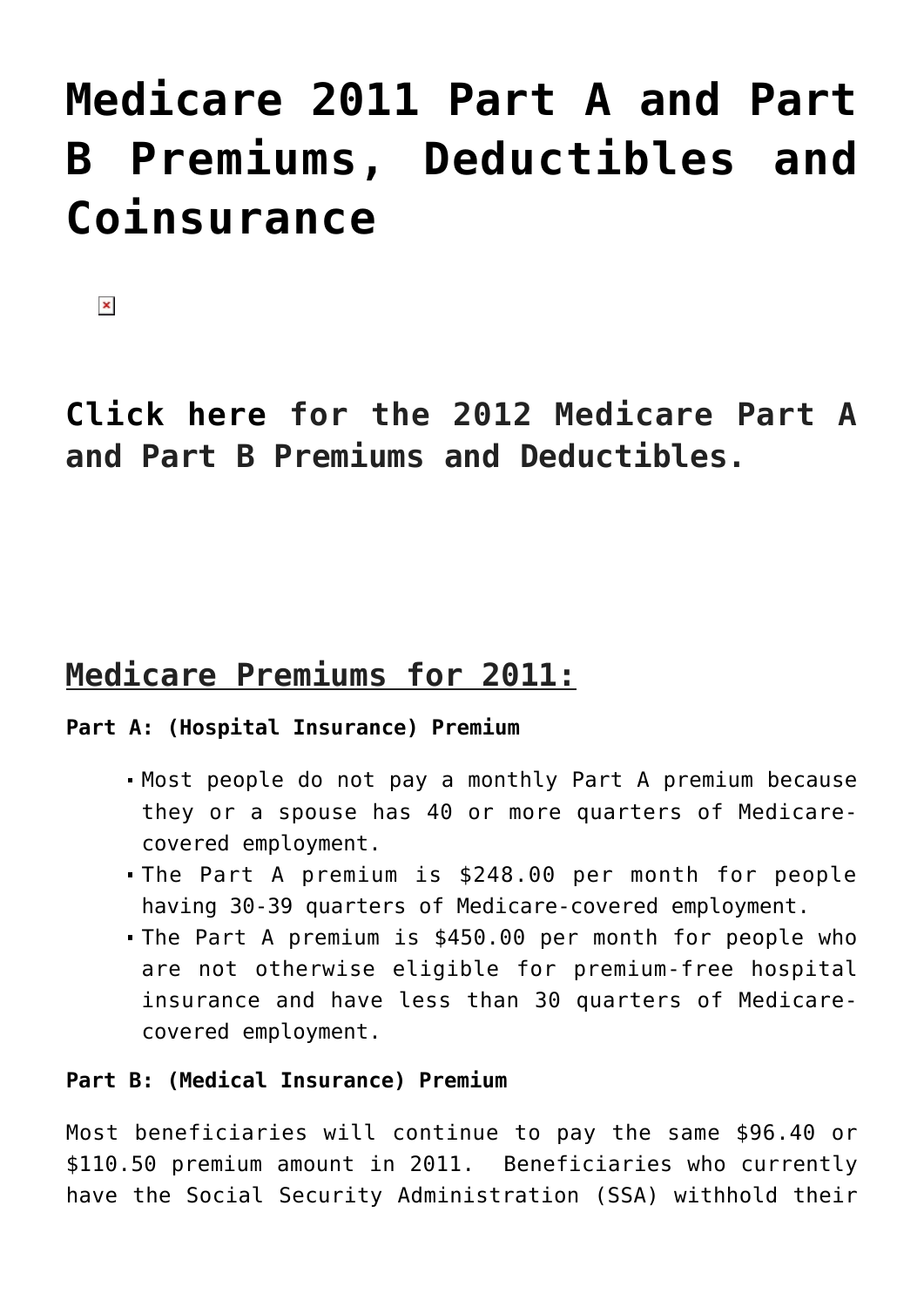Part B premium and have incomes of \$85,000 or less (or \$170,000 or less for joint filers) will not have an increase in their Part B premium in 2011. For additional details, see the FAQ titled:

For all others, the standard Medicare Part B monthly premium will be \$115.40 in 2011, which is a 4.4% increase over the 2010 premium. The Medicare Part B premium is increasing in 2011 due to possible increases in Part B costs. If their income is above \$85,000 (single) or \$170,000 (married couple), then the Medicare Part B premium may be higher than \$115.40 per month.

## **Medicare Deductible and Coinsurance Amounts for 2011:**

**Part A:** (pays for inpatient hospital, skilled nursing facility, and some home health care) For each benefit period Medicare pays all covered costs except the Medicare Part A deductible (**2011 = \$1,132)** during the first 60 days and coinsurance amounts for hospital stays that last beyond 60 days and no more than 150 days.

#### **For each benefit period you pay:**

- A total of \$1,132 for a hospital stay of 1-60 days.
- **\$283 per day for days 61-90 of a hospital stay.**
- \$566 per day for days 91-150 of a hospital stay (Lifetime Reserve Days).
- All costs for each day beyond 150 days

#### **Skilled Nursing Facility Coinsurance**

- \$141.50 per day for days 21 through 100 each benefit period.
- Part B: (covers Medicare eligible physician services,